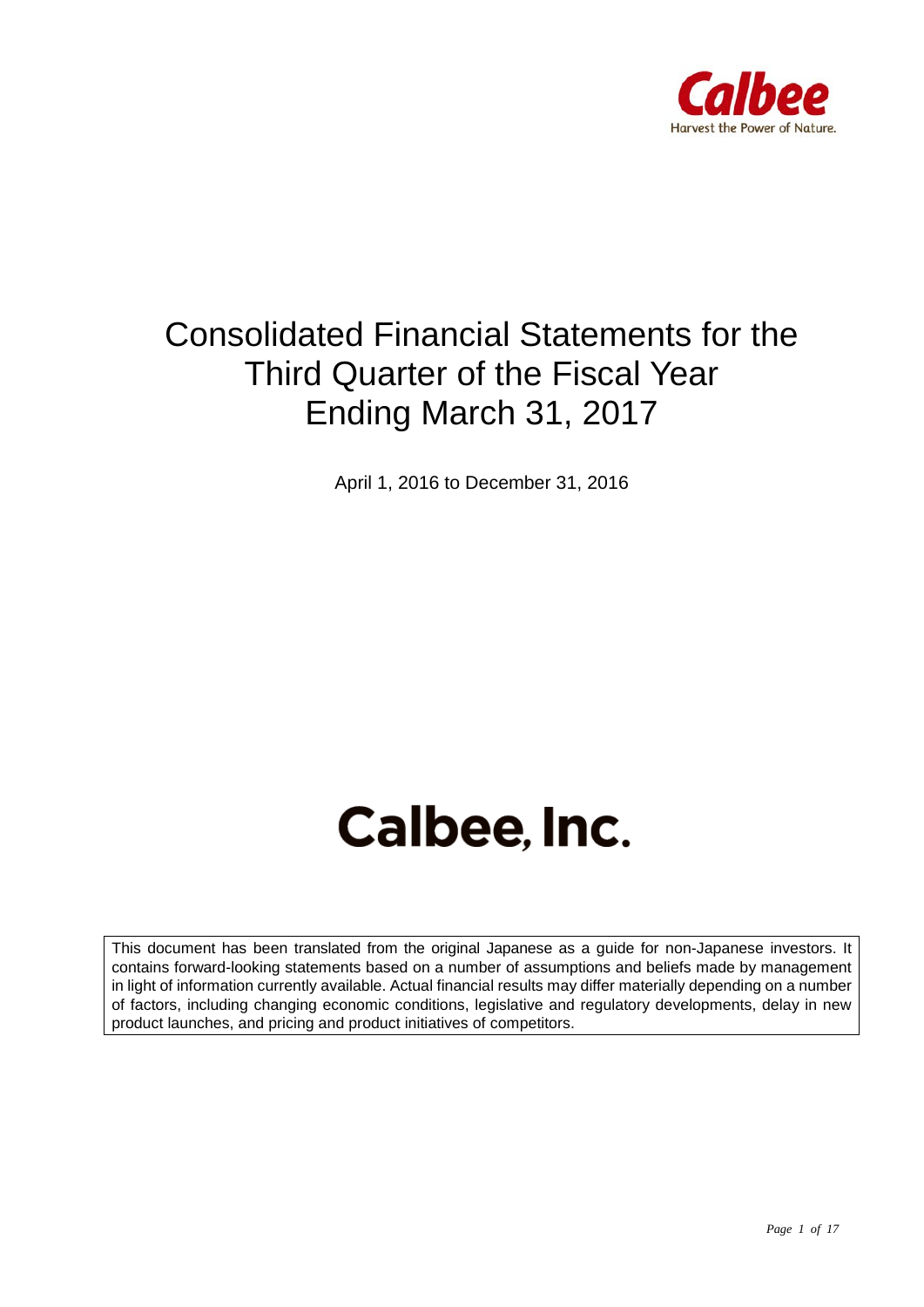#### **SUMMARY OF FINANCIAL STATEMENTS (consolidated)**

Third Quarter Results for the Fiscal Year Ending March 31, 2017

#### **Calbee, Inc. February 1, 2017**

|                             |          | Stock exchange listings: Tokyo 1 <sup>st</sup> section, code number 2229 |
|-----------------------------|----------|--------------------------------------------------------------------------|
| URL: https://www.calbee.com | Contact: | Koichi Kikuchi                                                           |
|                             |          | Managing Executive Officer / Chief Financial                             |
|                             |          | Officer                                                                  |
|                             |          | Telephone: +81-3-5220-6222                                               |
|                             |          |                                                                          |

Representative: Shuji Ito, President & COO, Representative Director

Scheduled date for submission of the third quarter financial report: February 8, 2017 Scheduled date for distribution of dividends: --

Availability of supplementary explanatory material for the third quarter results: Available

Quarterly results presentation meeting: Yes (for institutional investors and analysts)

#### **1) Consolidated results for the first nine months (April 1, 2016 to December 31, 2016) of the fiscal year ending March 31, 2017**

| (1) Consolidated Operating Results      | Millions of yen, rounded down |          |                   |          |
|-----------------------------------------|-------------------------------|----------|-------------------|----------|
|                                         | Nine months ended             |          | Nine months ended |          |
|                                         | December 31, 2016             |          | December 31, 2015 |          |
|                                         |                               | % change |                   | % change |
|                                         | 188,944                       | 2.0      | 185.166           | 12.5     |
|                                         | 22.244                        | 1.5      | 21.909            | 13.5     |
|                                         | 22,328                        | 5.2      | 21.230            | 1.4      |
| Profit attributable to owners of parent | 14.407                        | 7.6      | 13,392            | 13.6     |
|                                         | 107.83                        |          | 100.34            |          |
| Earnings per share (diluted) (¥)        | 107.70                        |          | 100.14            |          |

Notes: 1. The percentages shown above are a comparison with the same period in the previous fiscal year.

2. Comprehensive income: Nine months ended December 31, 2016: ¥15,252 million (10.4%)

Nine months ended December 31, 2015: ¥13,819 million (-11.3%)

| (2) Consolidated Financial Position   | Millions of yen, rounded down |                      |  |
|---------------------------------------|-------------------------------|----------------------|--|
|                                       | As of December 31, 2016       | As of March 31, 2016 |  |
|                                       | 188.291                       | 174.878              |  |
|                                       | 141.651                       | 131.469              |  |
| Shareholders' equity/total assets (%) | 69.6                          | 69.1                 |  |
|                                       |                               |                      |  |

Shareholders' equity: As of December 31, 2016: ¥131,117 million

As of March 31, 2016: ¥120,912 million

#### **2) Dividends per share**

|                                                                                                                      |                | Yen                       |
|----------------------------------------------------------------------------------------------------------------------|----------------|---------------------------|
|                                                                                                                      | FY ended       | FY ending                 |
|                                                                                                                      | March 31, 2016 | March 31, 2017 (forecast) |
|                                                                                                                      | 0.00           | 0.00                      |
|                                                                                                                      | 35.00          | 40.00                     |
|                                                                                                                      | 35.00          | 40.00                     |
| .<br>the contract of the contract of the contract of the contract of the contract of the contract of the contract of |                |                           |

Note: Changes from the most recently announced dividend forecast: None

#### **3) Consolidated forecasts for the fiscal year ending March 31, 2017 (April 1, 2016 to March 31, 2017)**

|                                         |         | Millions of yen    |
|-----------------------------------------|---------|--------------------|
|                                         |         | Fiscal year ending |
|                                         |         | March 31, 2017     |
|                                         |         | % change           |
|                                         | 250,000 | 1.6                |
|                                         | 28,500  | 1.3                |
|                                         | 28,200  | 6.2                |
| Profit attributable to owners of parent | 18.200  | 8.3                |
|                                         | 136.18  |                    |

Notes: 1. The percentages shown above are a comparison with the same period in the previous fiscal year.

2. Changes from the most recently announced results forecast: Yes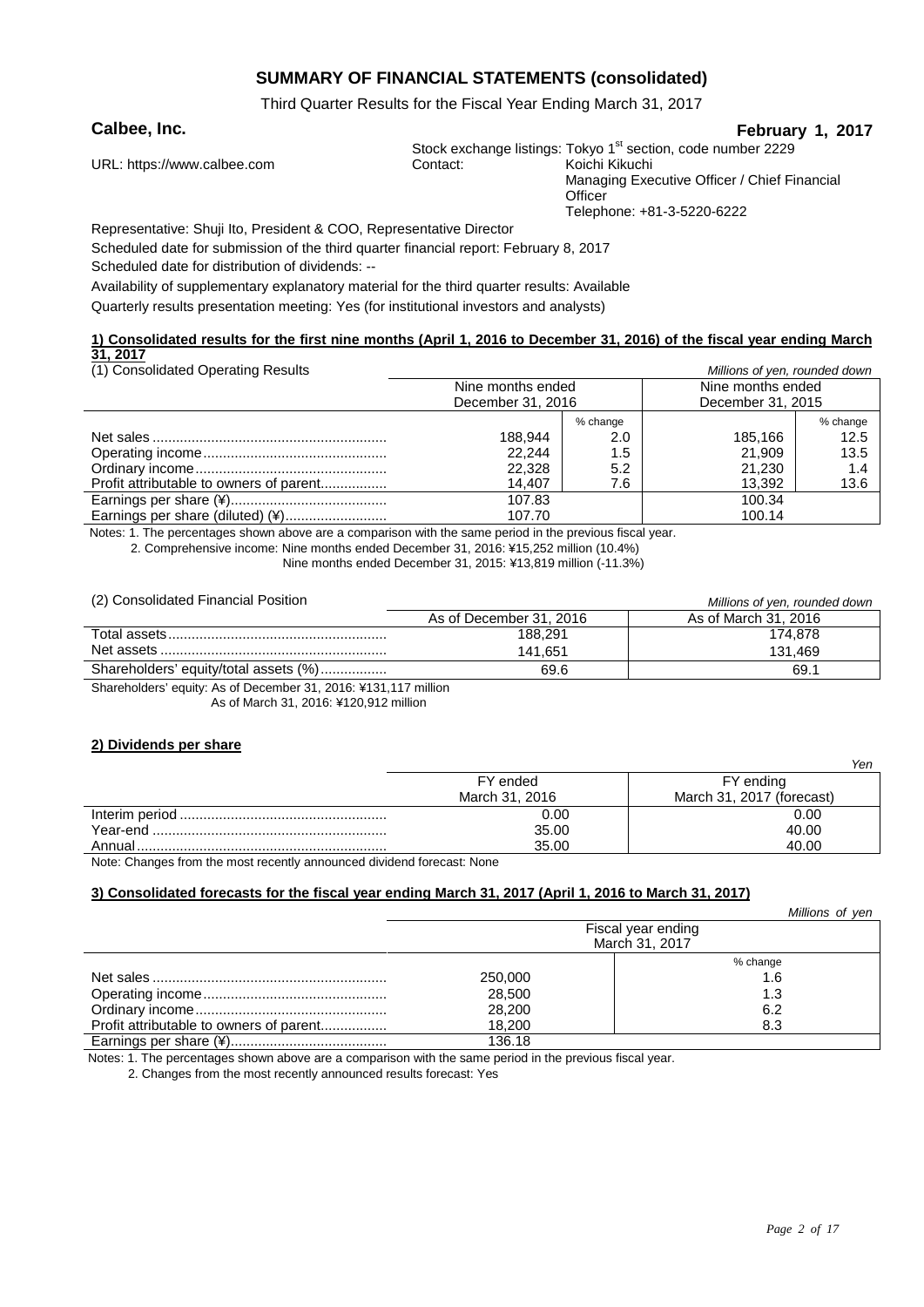#### **Notes**

- (1) Transfers of important subsidiaries during the period (transfers of specified subsidiaries resulting in changes in the scope of consolidation): None
- (2) Use of special accounting procedures: None
- (3) Changes in accounting policy, changes in accounting estimates, and restatements:
	- 1. Changes in accounting policies following revisions of accounting standards: None
	- 2. Changes in accounting policies other than 1.: Yes
	- 3. Changes in accounting estimates: Yes
	- 4. Restatements: None
	- Note: Changes made during the period to the depreciation method are included in Changes in accounting estimates and changes in accounting policy for which categorization is difficult. For further details, please see page 8, 2. Summary information and related items (3) Changes in accounting policy, changes in accounting estimates, and restatements.
- (4) Number of outstanding shares (common stock)

|                                            | December 31, 2016: | March 31, 2016:    |
|--------------------------------------------|--------------------|--------------------|
| Number of outstanding shares               | 133,809,800 shares | 133,769,800 shares |
| (including treasury shares)                |                    |                    |
| Number of treasury shares                  | 166,997 shares     | 193,452 shares     |
|                                            | Nine months to     | Nine months to     |
|                                            | December 31, 2016: | December 31, 2015: |
| Average number of shares during the period | 133,610,509 shares | 133,470,485 shares |

Note: Regarding Calbee stock held in trust as treasury stock within shareholders' equity, the number of treasury shares includes 166,165 of these shares as of December 31, 2016 and 192,620 of these shares as of March 31, 2016, and the average number of shares excludes 148,803 treasury shares in the nine months to December 31, 2016, and 207,814 treasury shares in the nine months to December 31, 2015.

#### **Disclosure of status of quarterly report review procedures**

At time of disclosure of this quarterly financial report the company was not subject to the review procedures for quarterly securities reports as stipulated under the Financial Instruments and Exchange Law, therefore these review procedures have not been completed.

#### **Appropriate use of financial forecasts and other items**

- 1. Forecasts, etc., recorded in this document include forward-looking statements that are based on management's estimates, assumptions and projections at the time of publication. A number of factors could cause actual results to differ materially from expectations. For details of forecasts please see Page 7, 1. Operating Results (3) Consolidated forecasts for the fiscal year ending March 31, 2017.
- 2. The earnings per share forecast for the fiscal year ending March 31, 2017 is calculated using 133,642,803 shares as the expected average number of shares for the period.
- 3. Calbee, Inc. has scheduled a financial results phone conference for institutional investors and analysts for February 1, 2016. An audio recording of the call will be made available on our Japanese website after the conference.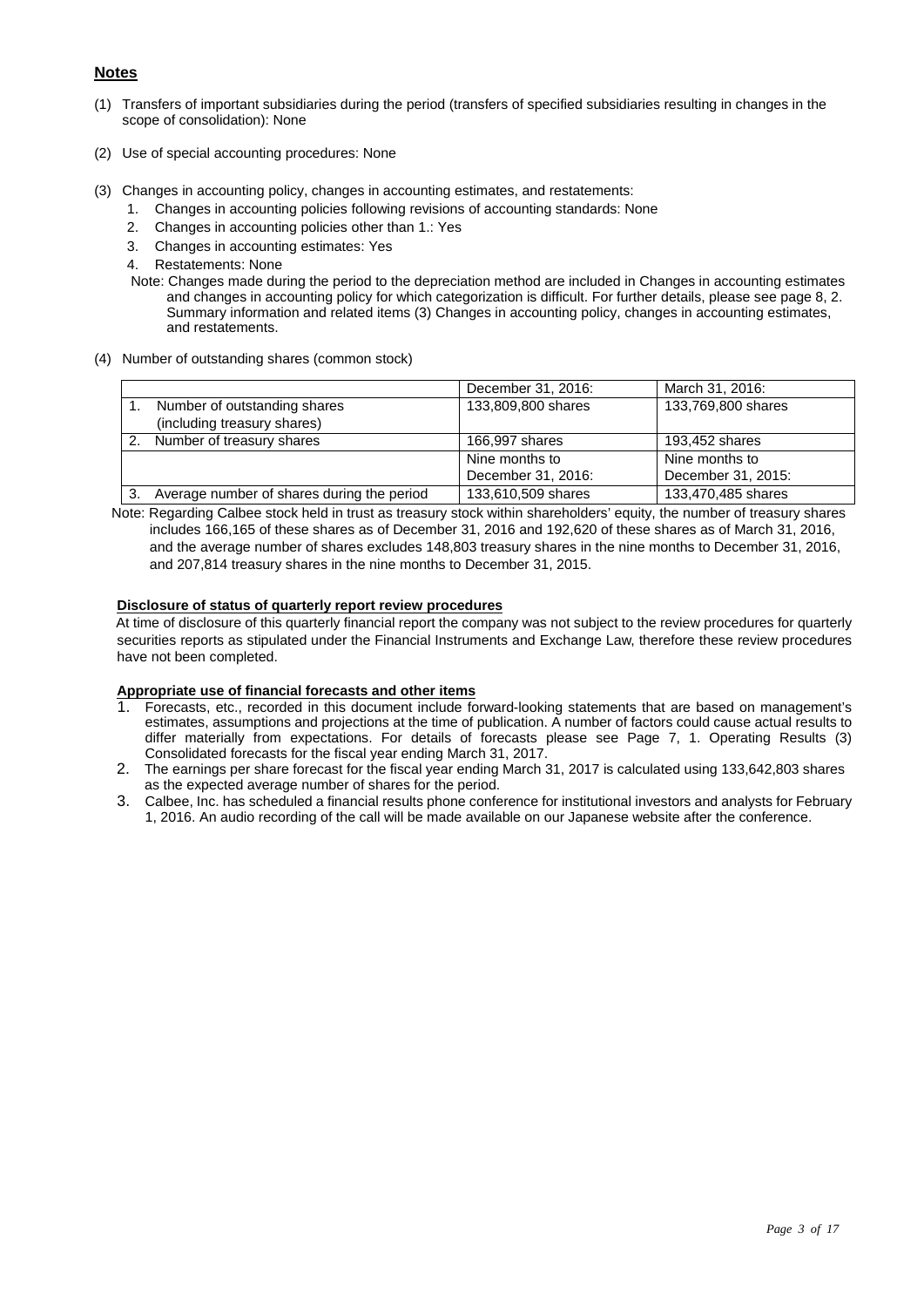### **Contents**

| 1. Operating results                       |                |
|--------------------------------------------|----------------|
|                                            | 5              |
|                                            | 6              |
| 2. Summary information and related items   | $\overline{7}$ |
|                                            | 8              |
|                                            |                |
|                                            |                |
| 3. Consolidated financial statements       |                |
|                                            |                |
|                                            |                |
| Nine-month period ended December 31, 2016  |                |
|                                            |                |
|                                            |                |
| Three-month period ended December 31, 2016 |                |
|                                            |                |
| 14                                         |                |
|                                            |                |
|                                            |                |
|                                            |                |
|                                            |                |
|                                            |                |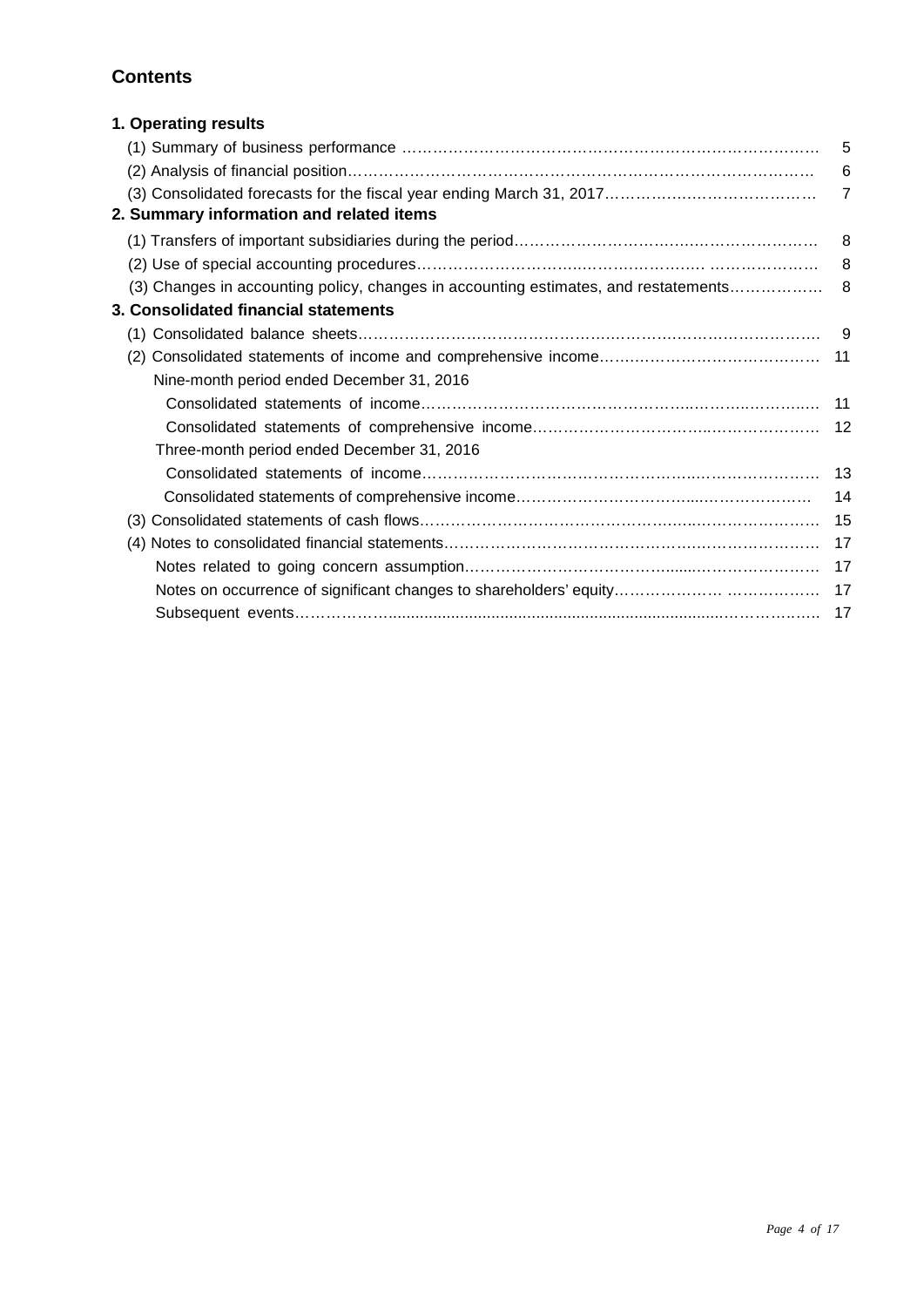#### **1. Operating results**

#### **(1) Summary of business performance**

(All comparisons are with the first nine months of the previous fiscal year, unless stated otherwise.)

During the nine-month period under review, frail consumer sentiment and weakness in consumer spending remained despite the Japanese economy underwent a mild recovery, as corporate manufacturing activity and exports increased amid a favorable employment and earnings environment. The outlook for the business environment was uncertain on concern that business performance would deteriorate due to oil prices bottoming out and raw material prices rising on the weaker yen, despite improved business sentiment stemming from the Japanese currency's weakening from November.

In this environment, Calbee Group (hereafter "Calbee") made adjustments to production in its domestic business, including delaying the launch of some new *Potato Chips* products, due to concerns about raw material supply shortages due to typhoon damage in Hokkaido in the first half of this fiscal year. This was offset by sales expansion of *Potato Chips Crisp* fabricated potato chips and proactive marketing activities, and the domestic snack business remained at the same level year on year. Sales of cereal product *Frugra* also grew, supported by continued strong demand. As a results, the total of the domestic sales increased year on year. In overseas business, sales decreased year on year due to the impact of the strong yen on foreign currency translation amounts.

Consolidated net sales for the nine-month period under review increased 2.0% to ¥188,944 million. Operating income increased 1.5% to ¥22,244 million due to decreased sales in the key regions for overseas business and increase selling expenses accompanying proactive sales promotional activities, which partially offset by increase in sales primarily in the domestic market and lower costs on raw materials and others. The operating income ratio was 11.8% as the same level as the previous year. Ordinary income increased 5.2% to ¥22,328 million due to a decrease in business commencement expenses for new overseas subsidiaries and inventory disposal costs. Profit attributable to owners of parent increased by 7.6% to ¥14,407 million due to a decrease in profit attributable to non-controlling interests resulting from a decrease in profit from overseas joint venture businesses.

|                | Q3 FY ending<br>Q3 FY ended<br>March 31, 2017<br>March 31, 2016 |       |         | Growth<br>in yen | Millions of yen, rounded down<br>Growth on<br>local currency |          |
|----------------|-----------------------------------------------------------------|-------|---------|------------------|--------------------------------------------------------------|----------|
|                | Amount                                                          | $\%$  | Amount  | %                |                                                              | basis    |
| Domestic sales | 168,045                                                         | 88.9  | 162,934 | 88.0             | $+3.1\%$                                                     | $+3.1%$  |
| Overseas sales | 20,899                                                          | 11.1  | 22,232  | 12.0             | $-6.0%$                                                      | $+ 6.7%$ |
| Total          | 188,944                                                         | 100.0 | 185,166 | 100.0            | $+2.0%$                                                      | $+3.6%$  |

Results by business are as follows.

1) Production and sale of snacks and other foods business

Net sales increased by 2.0% to ¥186,280 million, driven by sales growth in cereals and the launch of new snacks, which offset the impact of decreased sales of potato-based and corn-based snacks and lower sales in overseas business.

#### Snack foods:

Snack food sales decreased 0.9% to ¥150,770 million.

• Potato-based snacks

Net sales decreased 0.3% year on year to ¥94,620 million.

*Potato Chips*: Sales decreased 2.1% to ¥57,207 million due to the delayed launch of some new products on concern over a supply shortage of potato.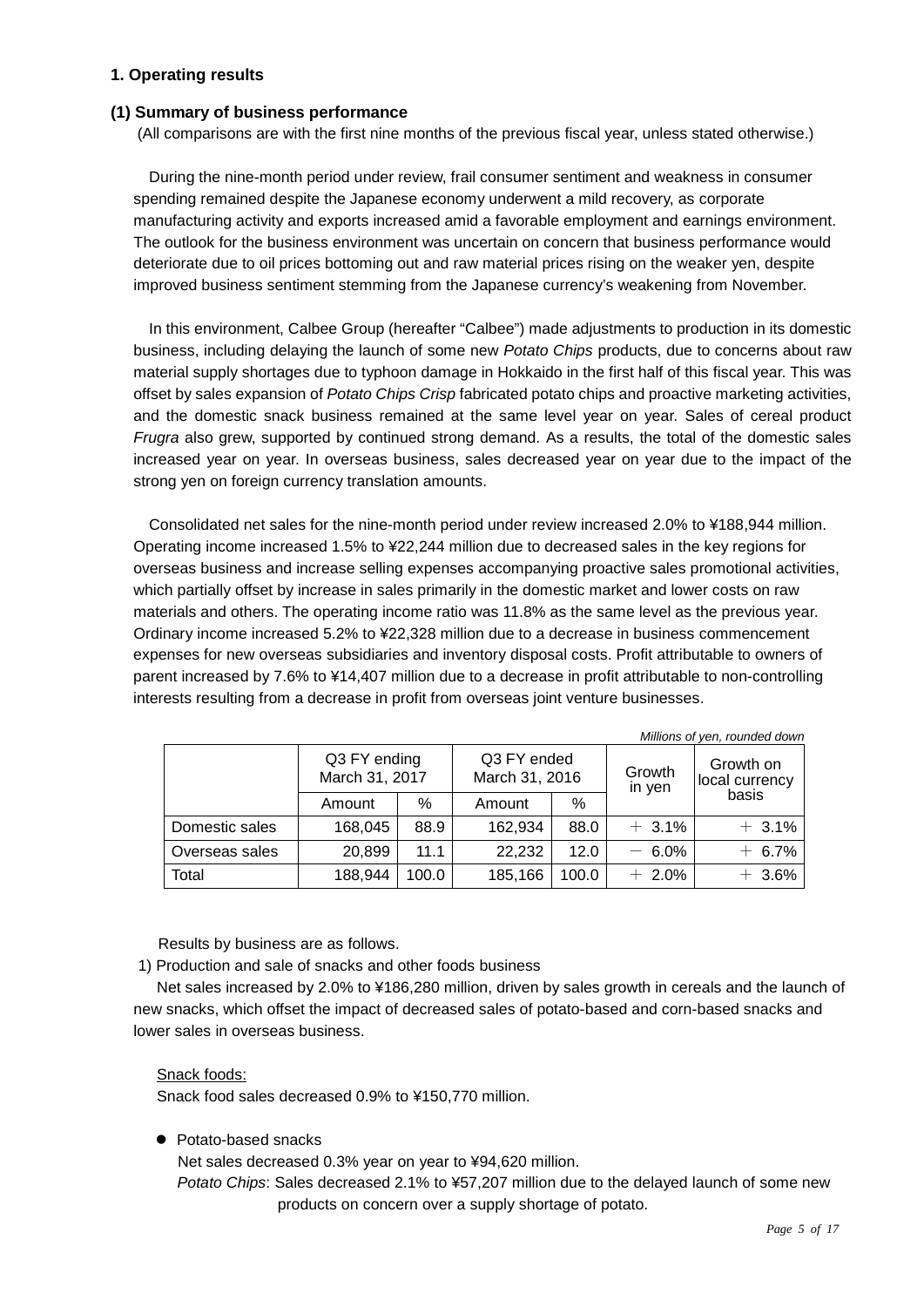*Jagarico*: Sales increased 4.0% to ¥27,355 million driven by strong demand and a product line-up enhanced through flavor development.

*Jagabee/Jaga Pokkuru*: Sales decreased 1.4% to ¥10,057 million mainly due to lower sales of *Jagabee*.

#### ● Flour-based snacks

Net sales were flat, increasing 0.7% year on year to ¥16,694 million on stable sales of *Sapporo Potato* and other products.

#### ● Corn- and bean-based snacks

Net sales decreased 7.9% year on year to ¥13,142 million on lower sales of corn-based snacks such as popcorn, despite strong sales of bean-based snacks such as *Sayaendo*.

#### • Other new snacks

Net sales grew strongly, increased 32.1% year on year to ¥5,412 million due in part to the second quarter launch of our *Potato Chips Crisp* fabricated potato chips.

#### • Overseas business

Net sales decreased 6.0% year on year to ¥20,899 million on the effects of foreign currency translation differences. Sales fell year on year in the key regions of North America, where sales to large customers decreased, and South Korea, where sales growth lagged on delays to new product launches. Other regions such as the UK, where we made a full-fledged entry this fiscal year, and Indonesia, where we began sales from the second quarter, contributed to increased sales. Excluding foreign currency translation effects, sales increased 6.7% year on year.

#### Cereals, bread and others;

Net sales of cereals and processed bread grew strongly, increasing 16.1% year on year to ¥35,509 million. This was mainly due to growth in sales of cereal product *Frugra* following an increase in production capacity in the first quarter.

#### 2) Other businesses

Net sales increased 8.4% year on year to ¥2,664 million due in part to higher potato-related sales, despite lower sales in the distribution business and a decline in promotional tool sales.

#### **(2) Analysis of financial position**

(All comparisons are with the end of the previous fiscal year, unless stated otherwise.)

#### 1) Assets, liabilities and net assets

Total assets as of December 31, 2016 were ¥188,291 million, an increase of ¥13,413 million. The primary factor contributing to this outcome was an increase in accounts receivable due to the year-end bank holidays causing the deferral of settlements to the following month.

Liabilities increased ¥3,231 million to ¥46,640 million primarily due to an increase in short-term loans payable, partially offset by a decrease in income taxes payable.

Net assets increased ¥10,181 million to ¥141,651 million on an increase in retained earnings.

The shareholders' equity ratio increased 0.5 percentage points from the end of the previous fiscal year to 69.6%.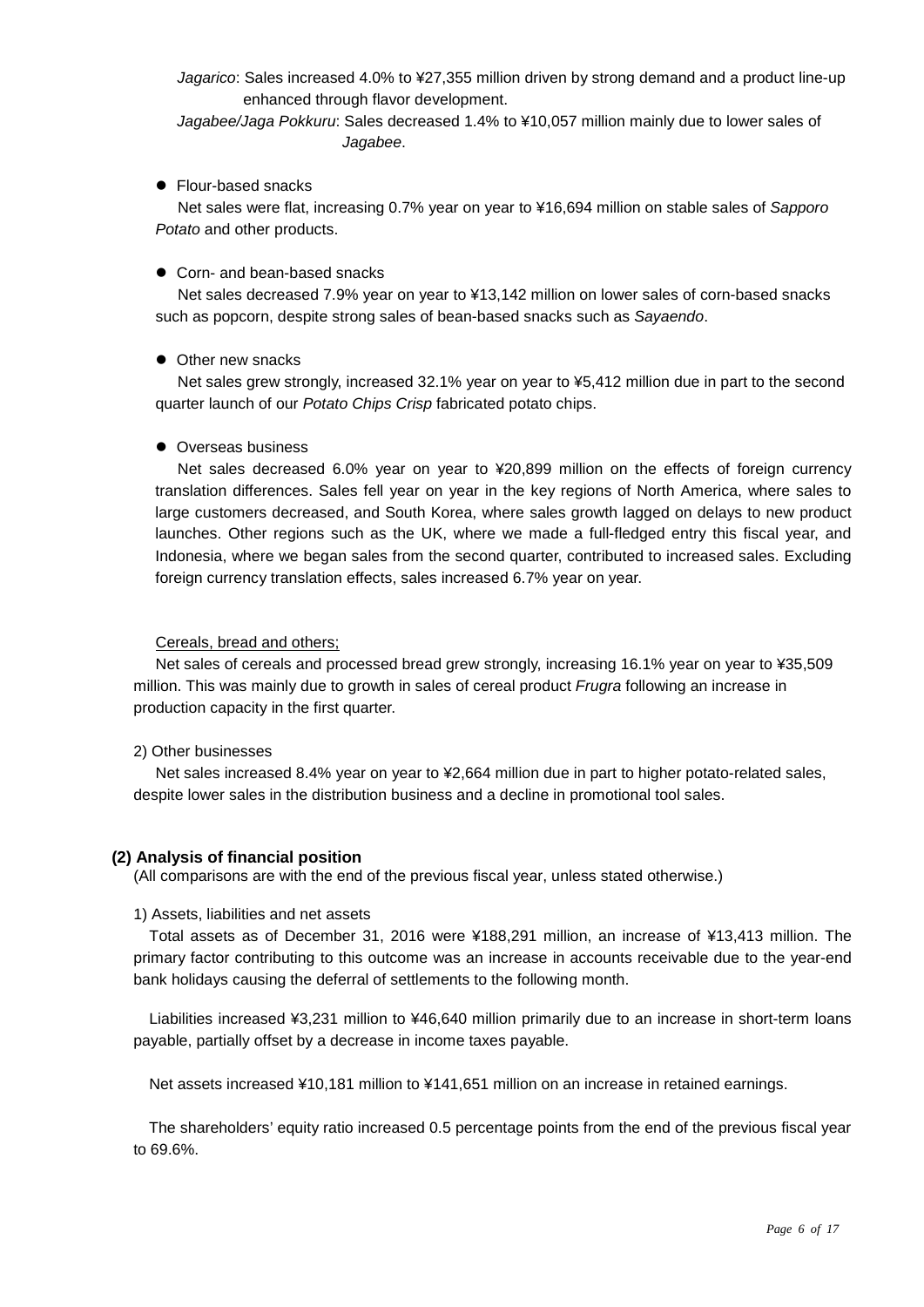#### 2) Cash flow

Cash and cash equivalents as of December 31, 2016 were ¥36,036 million, ¥11,287 million lower than at the end of the previous fiscal year. The main influencing factors are detailed below.

#### Cash flows from operating activities

Operating activities during the period under review resulted in a net cash inflow of ¥160 million, a decrease of ¥3,464 million compared to the same term of the previous year. Factors influencing this outcome included an increase in income before income taxes and non-controlling interests, partially offset by an increase in notes and accounts receivable - trade.

#### Cash flows from investing activities

Investing activities during the period under review resulted in a net cash outflow of ¥11,992 million, an increase of ¥2,725 million compared to the same term of the previous year.

Factors influencing this outcome included an increase in outflows from the acquisition of securities and decreased inflows from the redemption of securities, partially offset by decreased outflows for the purchase of property, plant and equipment.

#### Cash flows from financing activities

Financing activities during the period under review resulted in a net cash inflow of ¥556 million, an increase of ¥3,414 million compared to the same term of the previous year, due to an increase in short-term loans, partially offset by an increase in cash dividends paid.

#### **(3) Consolidated forecasts for the fiscal year ending March 31, 2017**

Taking into account our business performance during the nine months under review and latest performance, the consolidated forecasts for the fiscal year ending March 31, 2017 have been revised as follows.

The full year forecasts for net sales are expected to underperform the previously announced forecast. This is due to the effect of the strong yen on foreign currency translation and delays to earnings recovery of North America and South Korea as the key regions for overseas business, while in domestic business, sales of potato-based snacks decreased caused by the potato supply shortage, and slumping sales of corn-based snacks continued. Operating income is expected to underperform the previous forecast, mainly due to lower sales in North America and South Korea. Profit attributable to owners of parent is expected to exceed the previous forecast, due to lower profit attributable to non-controlling interests. These forecasts are based on foreign exchange rates of:  $USS1 = 4109.38$  for the full fiscal year ending March 31, 2017.

|                       | Net sales | Operating | Ordinary | Profit attributable to |
|-----------------------|-----------|-----------|----------|------------------------|
|                       |           | income    | income   | owners of parent       |
| Revised forecast (A)  | 250,000   | 28,500    | 28,200   | 18,200                 |
| Previous forecast (B) | 262,000   | 31,000    | 30,000   | 17,800                 |
| Change $(A - B)$      | $-12,000$ | $-2,500$  | $-1,800$ | $+400$                 |
| Change (%)            | $-4.6$    | $-8.1$    | $-6.0$   | $+2.2$                 |

*Millions of yen, rounded down*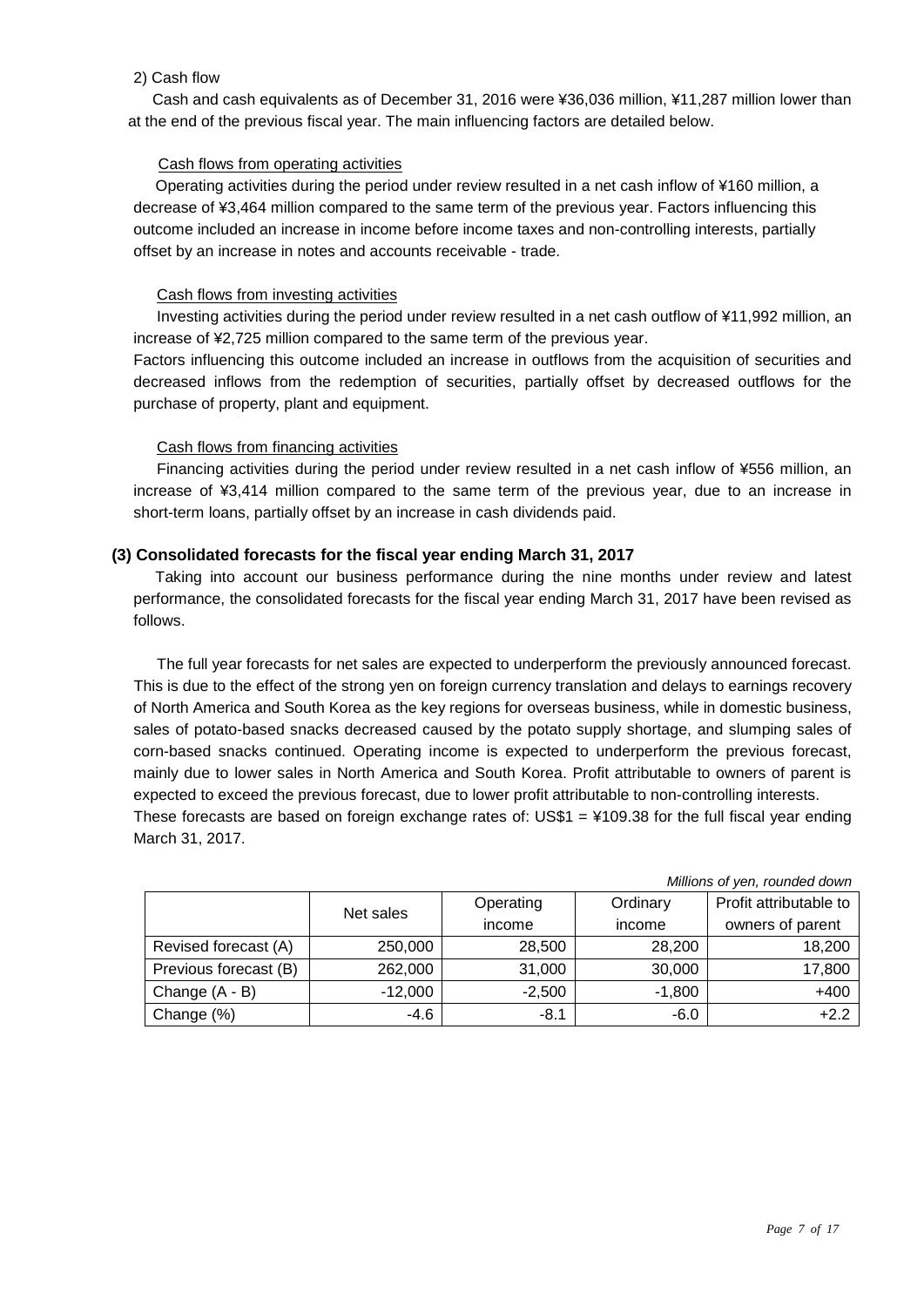#### **2. Summary information and related items**

- **(1) Transfers of important subsidiaries during the period**  No applicable items.
- **(2) Use of special accounting procedures** No applicable items.

#### **(3) Changes in accounting policy, changes in accounting estimates, and restatements**

(Changes in accounting policy which are difficult to distinguish from changes in accounting estimates) Until the end of last year, Calbee, Inc. and certain of its domestic consolidated subsidiaries mainly used the declining-balance method to depreciate property, plant and equipment. For the first quarter of the fiscal year ending March 2017 this has been changed to the straight-line method. Calbee foresees stable utilization of property, plant and equipment based on expansion of its domestic and overseas production facilities as well as revising investment policy. As a result of reviewing its depreciation method, Calbee concluded that the straight-line method to distribute expenses more evenly would be more appropriate to reflect its usage of property, plant and equipment.

Compared to the previous method, for the nine-month period under review the impact on operating income is an increase of ¥1,371 million, and the impact on ordinary income and income before income taxes and non-controlling interests is an increase of ¥1,403 million.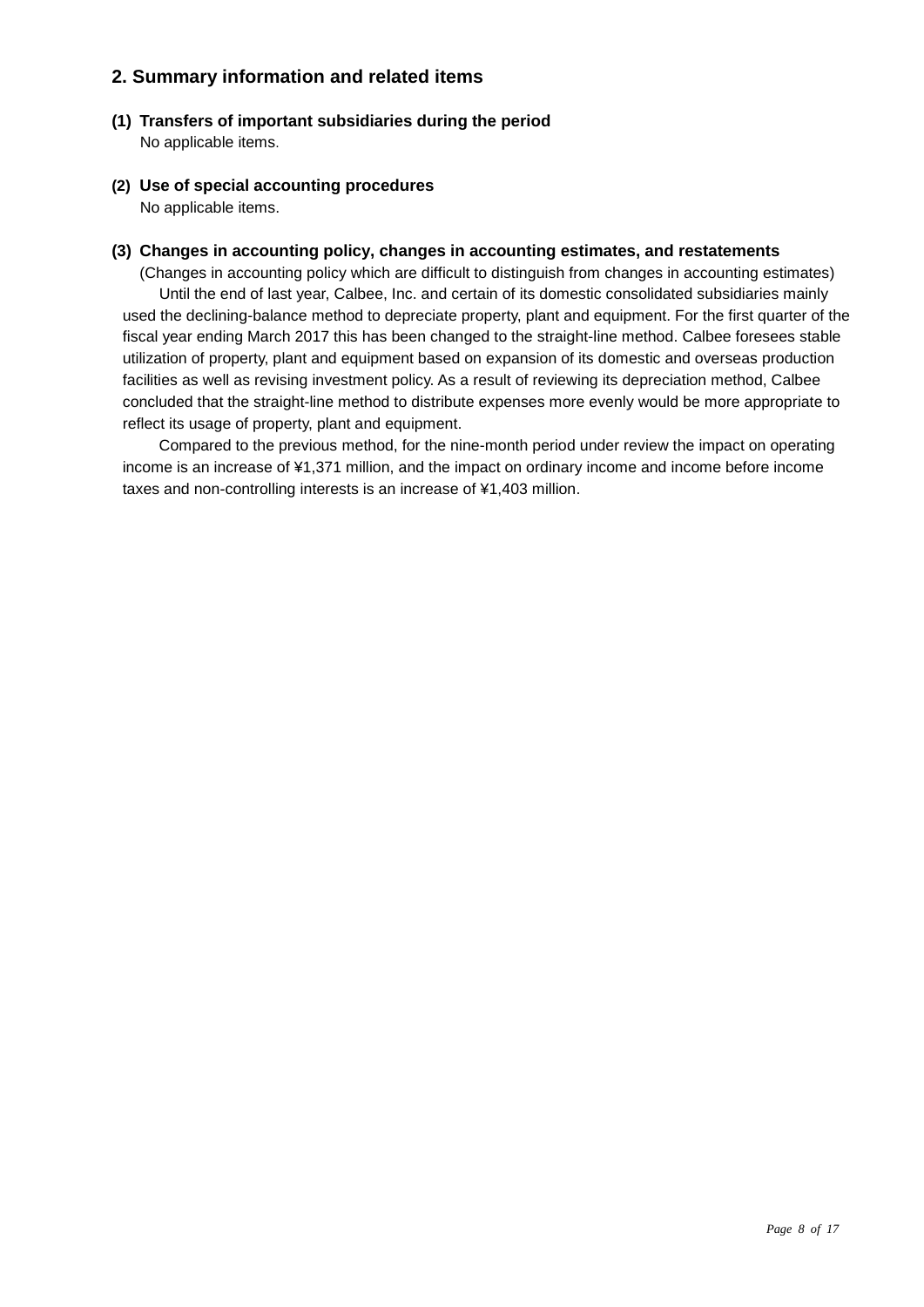#### **3. Consolidated financial statements**

| (1) Consolidated balance sheets        |                   | Millions of yen, rounded down |
|----------------------------------------|-------------------|-------------------------------|
|                                        | As of             | As of                         |
|                                        | December 31, 2016 | March 31, 2016                |
| <b>Assets</b>                          |                   |                               |
| <b>Current assets</b>                  |                   |                               |
| Cash and deposits                      | 15,380            | 22,784                        |
| Notes and accounts receivable - trade  | 42,616            | 23,021                        |
| <b>Securities</b>                      | 28,999            | 28,999                        |
| Inventories                            | 9,670             | 9,268                         |
| Other                                  | 6,450             | 6,855                         |
| Allowance for doubtful accounts        | (10)              | (4)                           |
| <b>Total current assets</b>            | 103,106           | 90,925                        |
| Non-current assets                     |                   |                               |
| Property, plant and equipment          |                   |                               |
| Buildings and structures, net          | 28,033            | 25,915                        |
| Machinery, equipment and vehicles, net | 29,147            | 23,998                        |
| Land                                   | 11,660            | 11,642                        |
| Construction in progress               | 1,723             | 7,506                         |
| Other, net                             | 1,485             | 1,096                         |
| Total property, plant and equipment    | 72,050            | 70,159                        |
| Intangible assets                      |                   |                               |
| Goodwill                               | 1,768             | 2,245                         |
| Other                                  | 2,958             | 3,314                         |
| Total intangible assets                | 4,727             | 5,559                         |
| Investments and other assets           |                   |                               |
| Investments and other assets, gross    | 8,478             | 8,303                         |
| Allowance for doubtful accounts        | (70)              | (69)                          |
| Total investments and other assets     | 8,407             | 8,233                         |
| Total non-current assets               | 85,185            | 83,953                        |
| <b>Total assets</b>                    | 188,291           | 174,878                       |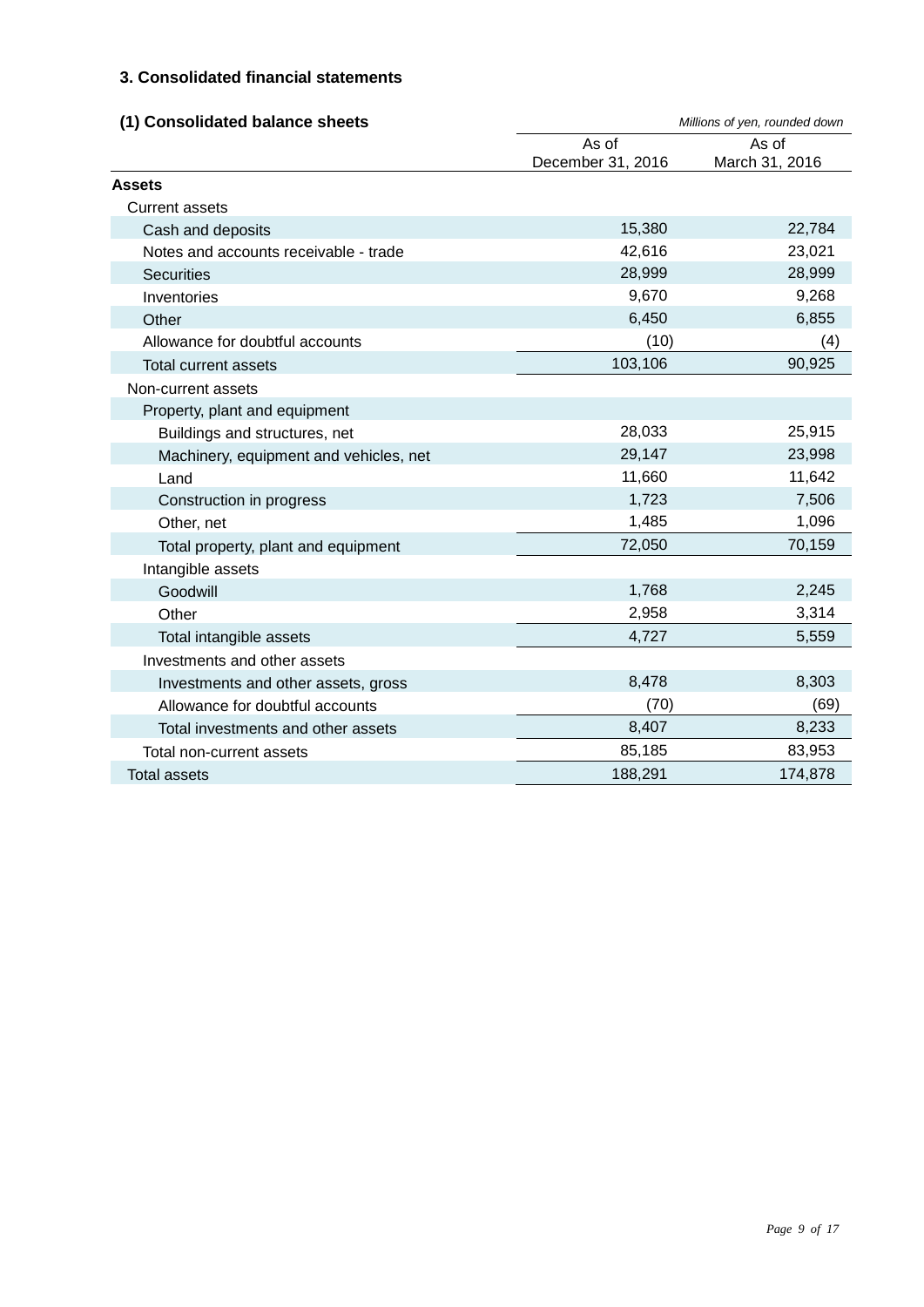#### **Consolidated balance sheets, continued**

|                                                       |                            | Millions of yen, rounded down |
|-------------------------------------------------------|----------------------------|-------------------------------|
|                                                       | As of<br>December 31, 2016 | As of<br>March 31, 2016       |
| <b>Liabilities</b>                                    |                            |                               |
| <b>Current liabilities</b>                            |                            |                               |
| Notes and accounts payable - trade                    | 9,313                      | 10,350                        |
| Short-term loans payable                              | 5,860                      |                               |
| Income taxes payable                                  | 2,911                      | 4,604                         |
| Provision for bonuses                                 | 3,086                      | 4,195                         |
| Provision for directors' bonuses                      | 133                        | 128                           |
| Provision for stocks payment                          |                            | 65                            |
| Other                                                 | 15,273                     | 14,124                        |
| <b>Total current liabilities</b>                      | 36,579                     | 33,469                        |
| Non-current liabilities                               |                            |                               |
| Long-term loans payable                               | 273                        | 313                           |
| Provision for directors' retirement benefits          | 486                        | 527                           |
| Provision for management board incentive plan trust   | 111                        | 121                           |
| Net defined benefit liability                         | 7,566                      | 7,489                         |
| Asset retirement obligations                          | 651                        | 645                           |
| Other                                                 | 972                        | 842                           |
| Total non-current liabilities                         | 10,061                     | 9,939                         |
| <b>Total liabilities</b>                              | 46,640                     | 43,408                        |
| <b>Net assets</b>                                     |                            |                               |
| Shareholders' equity                                  |                            |                               |
| Capital stock                                         | 12,017                     | 12,008                        |
| Capital surplus                                       | 11,582                     | 11,572                        |
| Retained earnings                                     | 107,739                    | 98,013                        |
| <b>Treasury shares</b>                                | (539)                      | (609)                         |
| Total shareholders' equity                            | 130,799                    | 120,985                       |
| Accumulated other comprehensive income                |                            |                               |
| Valuation difference on available-for-sale securities | 746                        | 608                           |
| Foreign currency translation adjustment               | 961                        | 904                           |
| Remeasurements of defined benefit plans               | (1, 389)                   | (1, 585)                      |
| Total accumulated other comprehensive income          | 318                        | (72)                          |
| Subscription rights to shares                         | 12                         | 15                            |
| Non-controlling interests                             | 10,522                     | 10,541                        |
| Total net assets                                      | 141,651                    | 131,469                       |
| <b>Total liabilities and net assets</b>               | 188,291                    | 174,878                       |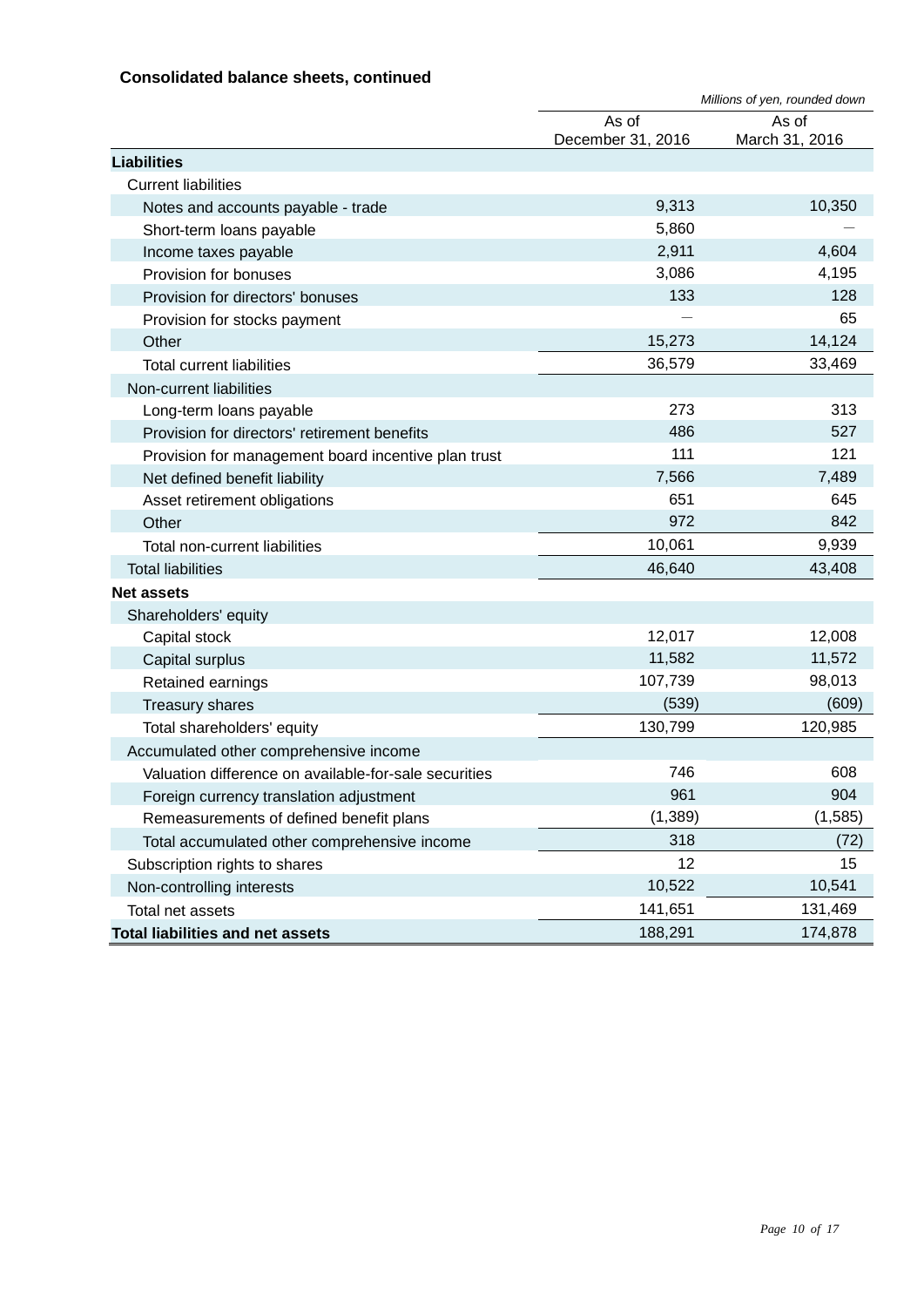#### **(2) Consolidated statements of income and comprehensive income**

#### **Nine-month period ended December 31, 2016 Consolidated statements of income**

|                                                          |                                       | Millions of yen, rounded down         |
|----------------------------------------------------------|---------------------------------------|---------------------------------------|
|                                                          | April 1, 2016 to<br>December 31, 2016 | April 1, 2015 to<br>December 31, 2015 |
| Net sales                                                | 188,944                               | 185,166                               |
| Cost of sales                                            | 105,121                               | 104,905                               |
| Gross profit                                             | 83,823                                | 80,261                                |
| Selling, general and administrative expenses             | 61,578                                | 58,351                                |
| Operating income                                         | 22,244                                | 21,909                                |
| Non-operating income                                     |                                       |                                       |
| Interest income                                          | 64                                    | 129                                   |
| Dividend income                                          | 36                                    | 33                                    |
| Other                                                    | 369                                   | 270                                   |
| Total non-operating income                               | 470                                   | 433                                   |
| Non-operating expenses                                   |                                       |                                       |
| Interest expenses                                        | 20                                    | 5                                     |
| Business commencement expenses                           | 129                                   | 449                                   |
| Depreciation                                             | 128                                   | 75                                    |
| Loss on abandonment of inventories                       |                                       | 302                                   |
| Other                                                    | 108                                   | 279                                   |
| Total non-operating expenses                             | 386                                   | 1,112                                 |
| Ordinary income                                          | 22,328                                | 21,230                                |
| Extraordinary income                                     |                                       |                                       |
| Gain on sale of non-current assets                       | 11                                    | 6                                     |
| Subsidy income                                           | 91                                    |                                       |
| Gain on sales of shares of subsidiaries and associates   |                                       | 370                                   |
| Other                                                    | 13                                    | 27                                    |
| Total extraordinary income                               | 115                                   | 404                                   |
| <b>Extraordinary losses</b>                              |                                       |                                       |
| Loss on sales of non-current assets                      | $\overline{4}$                        | 3                                     |
| Loss on retirement of non-current assets                 | 406                                   | 164                                   |
| Other                                                    | 18                                    | 34                                    |
| Total extraordinary losses                               | 429                                   | 201                                   |
| Income before income taxes and non-controlling interests | 22,015                                | 21,433                                |
| Income taxes - current                                   | 6,492                                 | 6,073                                 |
| Income taxes - deferred                                  | 706                                   | 791                                   |
| Total income taxes                                       | 7,198                                 | 6,865                                 |
| Profit                                                   | 14,816                                | 14,567                                |
| Profit attributable to non-controlling interests         | 409                                   | 1,175                                 |
| Profit attributable to owners of parent                  | 14,407                                | 13,392                                |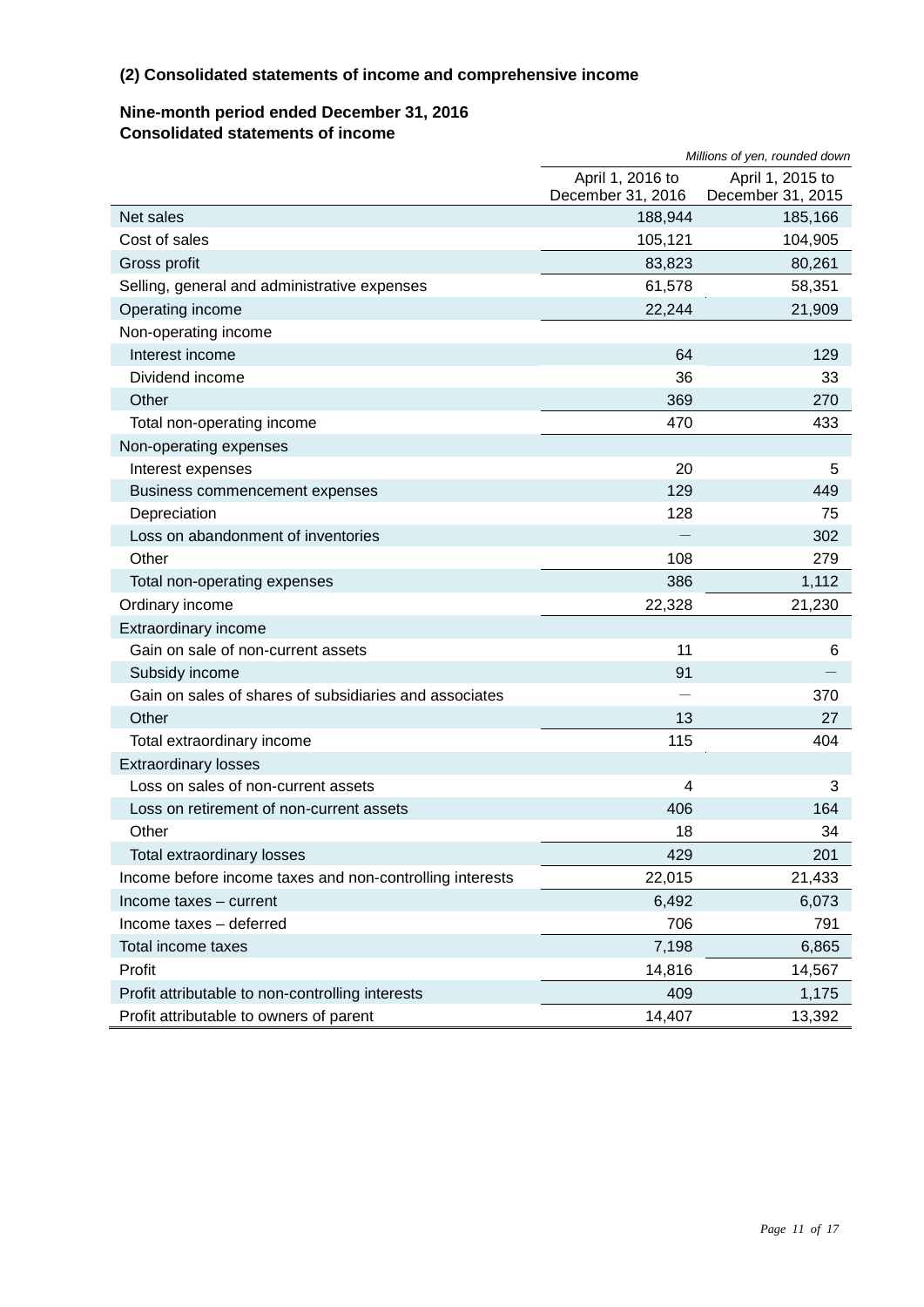#### **Consolidated statements of comprehensive income**

*Millions of yen, rounded down*

|                                                                | April 1, 2016 to | April 1, 2015 to<br>December 31, 2016 December 31, 2015 |
|----------------------------------------------------------------|------------------|---------------------------------------------------------|
| Profit                                                         | 14,816           | 14,567                                                  |
| Other comprehensive income                                     |                  |                                                         |
| Valuation difference on available-for-sale securities          | 137              | 39                                                      |
| Foreign currency translation adjustment                        | 103              | (894)                                                   |
| Remeasurements of defined benefit plans, net of tax            | 195              | 106                                                     |
| Total other comprehensive income                               | 436              | (748)                                                   |
| Comprehensive income                                           | 15,252           | 13,819                                                  |
| Comprehensive income attributable to                           |                  |                                                         |
| Comprehensive income attributable to owners of parent          | 14,797           | 12,876                                                  |
| Comprehensive income attributable to non-controlling interests | 454              | 942                                                     |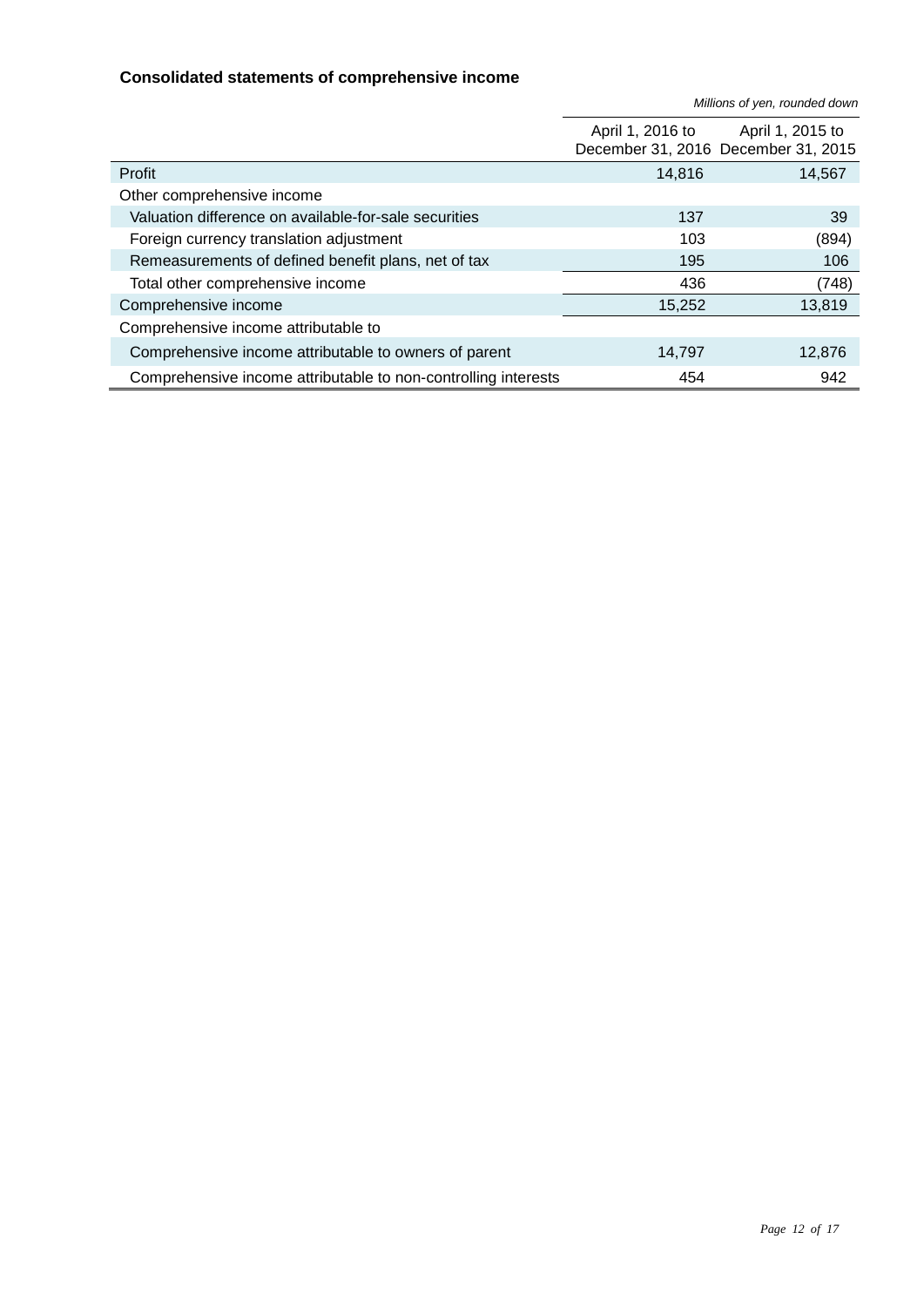#### **Three-month period ended December 31, 2016 Consolidated statements of income**

|                                                          | Millions of yen, rounded down           |                                         |
|----------------------------------------------------------|-----------------------------------------|-----------------------------------------|
|                                                          | October 1, 2016 to<br>December 31, 2016 | October 1, 2015 to<br>December 31, 2015 |
| Net sales                                                | 65,290                                  | 64,224                                  |
| Cost of sales                                            | 36,044                                  | 35,549                                  |
| Gross profit                                             | 29,245                                  | 28,674                                  |
| Selling, general and administrative expenses             | 20,754                                  | 19,572                                  |
| Operating income                                         | 8,490                                   | 9,101                                   |
| Non-operating income                                     |                                         |                                         |
| Foreign exchange gains                                   | 1,073                                   | 25                                      |
| Interest income                                          | 19                                      | 29                                      |
| Other                                                    | 98                                      | 77                                      |
| Total non-operating income                               | 1,192                                   | 132                                     |
| Non-operating expenses                                   |                                         |                                         |
| Business commencement expenses                           | 56                                      | 99                                      |
| Depreciation                                             | 37                                      | 24                                      |
| Settlement package                                       |                                         | 91                                      |
| Loss on effluent treatment                               |                                         | 80                                      |
| Other                                                    | 37                                      | 42                                      |
| Total non-operating expenses                             | 131                                     | 337                                     |
| Ordinary income                                          | 9,551                                   | 8,896                                   |
| Extraordinary income                                     |                                         |                                         |
| Subsidy income                                           | 91                                      |                                         |
| Gain on sales of shares of subsidiaries and associates   |                                         | 370                                     |
| Other                                                    | 2                                       | 25                                      |
| Total extraordinary income                               | 93                                      | 395                                     |
| <b>Extraordinary losses</b>                              |                                         |                                         |
| Loss on retirement of non-current assets                 | 190                                     | 74                                      |
| Other                                                    | 19                                      | 8                                       |
| Total extraordinary losses                               | 210                                     | 82                                      |
| Income before income taxes and non-controlling interests | 9,434                                   | 9,210                                   |
| Income taxes - current                                   | 3,066                                   | 2,286                                   |
| Income taxes - deferred                                  | 20                                      | 820                                     |
| Total income taxes                                       | 3,087                                   | 3,106                                   |
| Profit                                                   | 6,347                                   | 6,103                                   |
| Profit (loss) attributable to non-controlling interests  | (76)                                    | 365                                     |
| Profit attributable to owners of parent                  | 6,423                                   | 5,737                                   |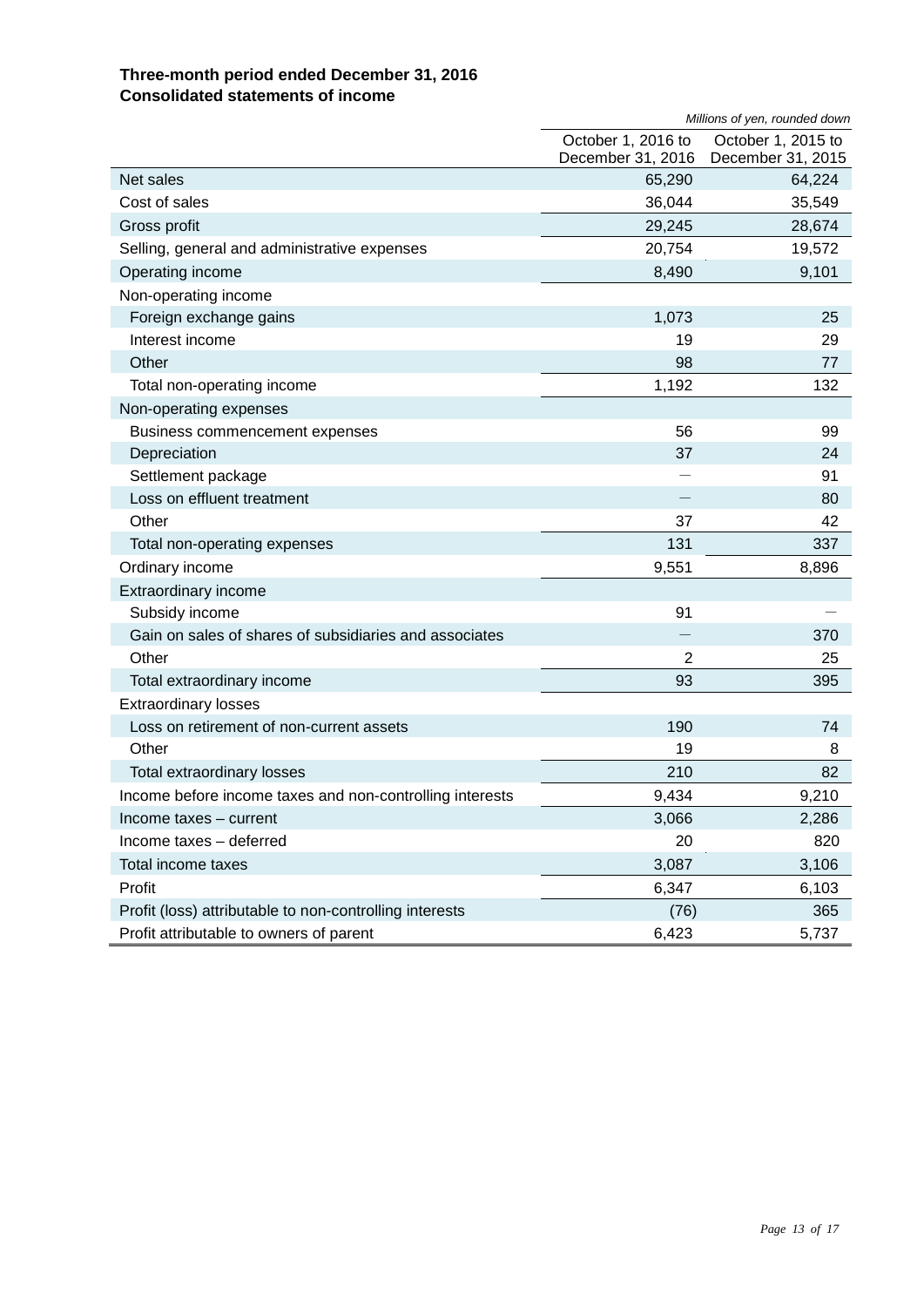#### **Consolidated statements of comprehensive income**

*Millions of yen, rounded down*

|                                                                |       | October 1, 2016 to October 1, 2015 to<br>December 31, 2016 December 31, 2015 |
|----------------------------------------------------------------|-------|------------------------------------------------------------------------------|
| Profit                                                         | 6,347 | 6,103                                                                        |
| Other comprehensive income                                     |       |                                                                              |
| Valuation difference on available-for-sale securities          | (27)  | 54                                                                           |
| Foreign currency translation adjustment                        | 2,496 | 93                                                                           |
| Remeasurements of defined benefit plans, net of tax            | 72    | 35                                                                           |
| Total other comprehensive income                               | 2,540 | 182                                                                          |
| Comprehensive income                                           | 8,887 | 6,286                                                                        |
| Comprehensive income attributable to                           |       |                                                                              |
| Comprehensive income attributable to owners of parent          | 7,915 | 5,724                                                                        |
| Comprehensive income attributable to non-controlling interests | 972   | 562                                                                          |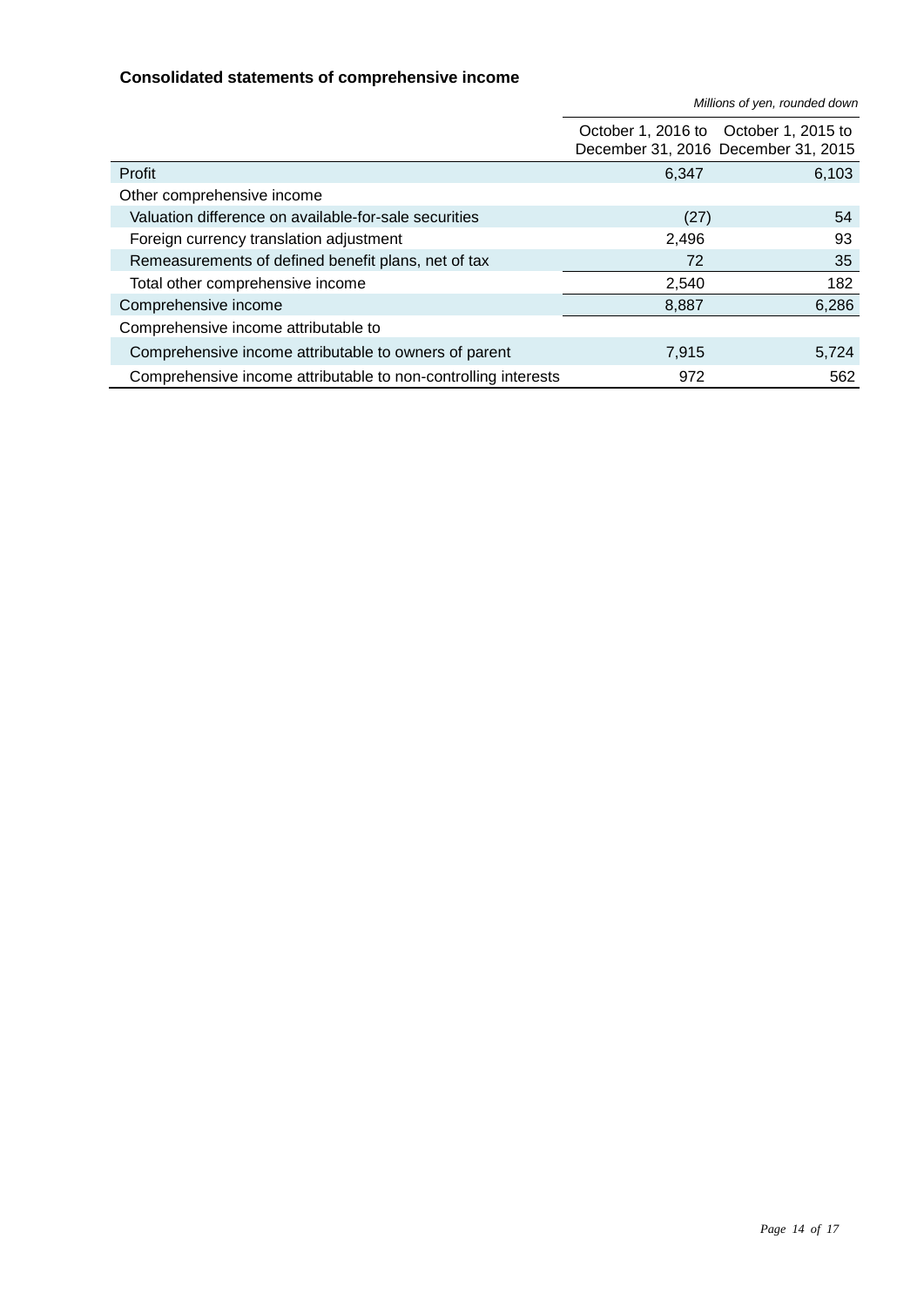#### **(3) Consolidated statements of cash flows**

|                                                                        | Millions of yen, rounded down         |                                       |
|------------------------------------------------------------------------|---------------------------------------|---------------------------------------|
|                                                                        | April 1, 2016 to<br>December 31, 2016 | April 1, 2015 to<br>December 31, 2015 |
| Cash flows from operating activities                                   |                                       |                                       |
| Income before income taxes and non-controlling interests               | 22,015                                | 21,433                                |
| Depreciation                                                           | 5,365                                 | 5,426                                 |
| Amortization of goodwill                                               | 469                                   | 521                                   |
| Increase (decrease) in allowance for doubtful accounts                 | 6                                     | (1)                                   |
| Increase (decrease) in provision for bonuses                           | (1, 112)                              | (657)                                 |
| Increase (decrease) in provision for directors' bonuses                | 5                                     | (67)                                  |
| Increase (decrease) in provision for stocks payment                    | (5)                                   | (4)                                   |
| Increase (decrease) in net defined benefit liability                   | 298                                   | 213                                   |
| Decrease (increase) in net defined benefit assets                      | 36                                    | (62)                                  |
| Increase (decrease) in provision for directors' retirement<br>benefits | (40)                                  | (49)                                  |
| Interest and dividend income                                           | (101)                                 | (162)                                 |
| Interest expenses                                                      | 20                                    | 5                                     |
| Foreign exchange losses (gains)                                        | 25                                    | 330                                   |
| Loss (gain) on sales of investment securities                          |                                       | (24)                                  |
| Loss (gain) on sales of shares of subsidiaries and associates          |                                       | (370)                                 |
| Loss (gain) on sales of non-current assets                             | (7)                                   | (3)                                   |
| Loss on retirement of non-current assets                               | 406                                   | 164                                   |
| Decrease (increase) in notes and accounts receivable - trade           | (19, 523)                             | (8, 812)                              |
| Decrease (increase) in inventories                                     | (368)                                 | (1, 953)                              |
| Increase (decrease) in notes and accounts payable - trade              | (1, 102)                              | 968                                   |
| Decrease (increase) in accounts receivable - other                     | 8                                     | (167)                                 |
| Increase (decrease) in accounts payable - other                        | 482                                   | (381)                                 |
| Increase (decrease) in accrued consumption taxes                       | 1,056                                 | (1,623)                               |
| Other, net                                                             | 562                                   | (2, 223)                              |
| Subtotal                                                               | 8,497                                 | 12,497                                |
| Interest and dividend income received                                  | 107                                   | 145                                   |
| Interest expenses paid                                                 | (17)                                  | (4)                                   |
| Income taxes paid                                                      | (8, 427)                              | (9,014)                               |
| Net cash provided by (used in) operating activities                    | 160                                   | 3,624                                 |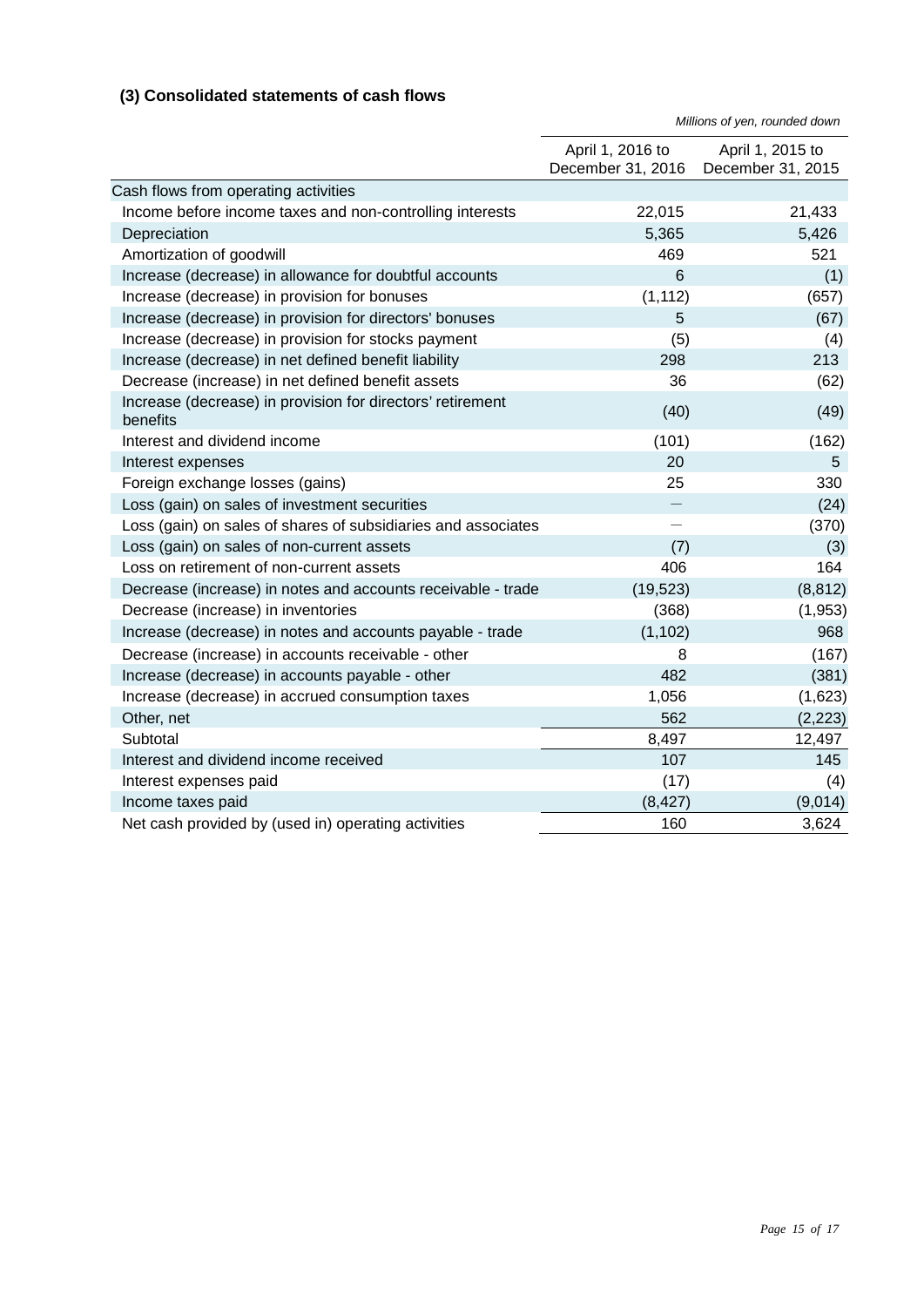#### **Consolidated statements of cash flows, continued**

|                                                                                                   | Millions of yen, rounded down         |                                       |
|---------------------------------------------------------------------------------------------------|---------------------------------------|---------------------------------------|
|                                                                                                   | April 1, 2016 to<br>December 31, 2016 | April 1, 2015 to<br>December 31, 2015 |
| Cash flows from investing activities                                                              |                                       |                                       |
| Purchase of property, plant and equipment                                                         | (7, 877)                              | (16, 395)                             |
| Proceeds from sale of property, plant and equipment                                               | 16                                    | 28                                    |
| Purchase of intangible assets                                                                     | (333)                                 | (1,668)                               |
| Purchase of securities                                                                            | (9,998)                               | (3,998)                               |
| Proceeds from redemption of securities                                                            | 6,000                                 | 13,000                                |
| Purchase of investment securities                                                                 | (12)                                  | (12)                                  |
| Proceeds from sales of investment securities                                                      |                                       | 24                                    |
| Payments of loans receivable                                                                      |                                       | (150)                                 |
| Collection of loans receivable                                                                    | 32                                    | 195                                   |
| Payments into time deposits                                                                       | (725)                                 | (932)                                 |
| Proceeds from withdrawal of time deposits                                                         | 823                                   | 730                                   |
| Payments for guarantee deposits                                                                   | (171)                                 | (114)                                 |
| Proceeds from collection of guarantee deposits                                                    | 144                                   | 214                                   |
| Purchase of shares of subsidiaries resulting in change in<br>scope of consolidation               |                                       | (92)                                  |
| Proceeds from purchase of shares of subsidiaries<br>resulting in change in scope of consolidation | 42                                    |                                       |
| Payments for sales of shares of subsidiaries resulting in<br>change in scope of consolidation     |                                       | (108)                                 |
| Proceeds from sales of shares of subsidiaries resulting in<br>change in scope of consolidation    | 62                                    |                                       |
| Other, net                                                                                        | 5                                     | 11                                    |
| Net cash provided by (used in) investing activities                                               | (11, 992)                             | (9, 267)                              |
| Cash flows from financing activities                                                              |                                       |                                       |
| Net increase (decrease) in short-term loans payable                                               | 5,814                                 |                                       |
| Proceeds from long-term loans payable                                                             |                                       | 394                                   |
| Repayments of long-term loans payable                                                             | (47)                                  |                                       |
| Proceeds from exercise of share options                                                           | 16                                    | 37                                    |
| Proceeds from share issuance to non-controlling<br>shareholders                                   |                                       | 1,308                                 |
| Cash dividends paid                                                                               | (4,677)                               | (3,737)                               |
| Dividends paid to non-controlling interests                                                       | (474)                                 | (815)                                 |
| Repayments of lease obligations                                                                   | (74)                                  | (43)                                  |
| Net cash provided by (used in) financing activities                                               | 556                                   | (2,856)                               |
| Effect of exchange rate change on cash and cash<br>equivalents                                    | (11)                                  | (130)                                 |
| Net increase (decrease) in cash and cash equivalents                                              | (11, 287)                             | (8,630)                               |
| Cash and cash equivalents at beginning of period                                                  | 47,323                                | 42,572                                |
| Cash and cash equivalents at end of period                                                        | 36,036                                | 33,941                                |